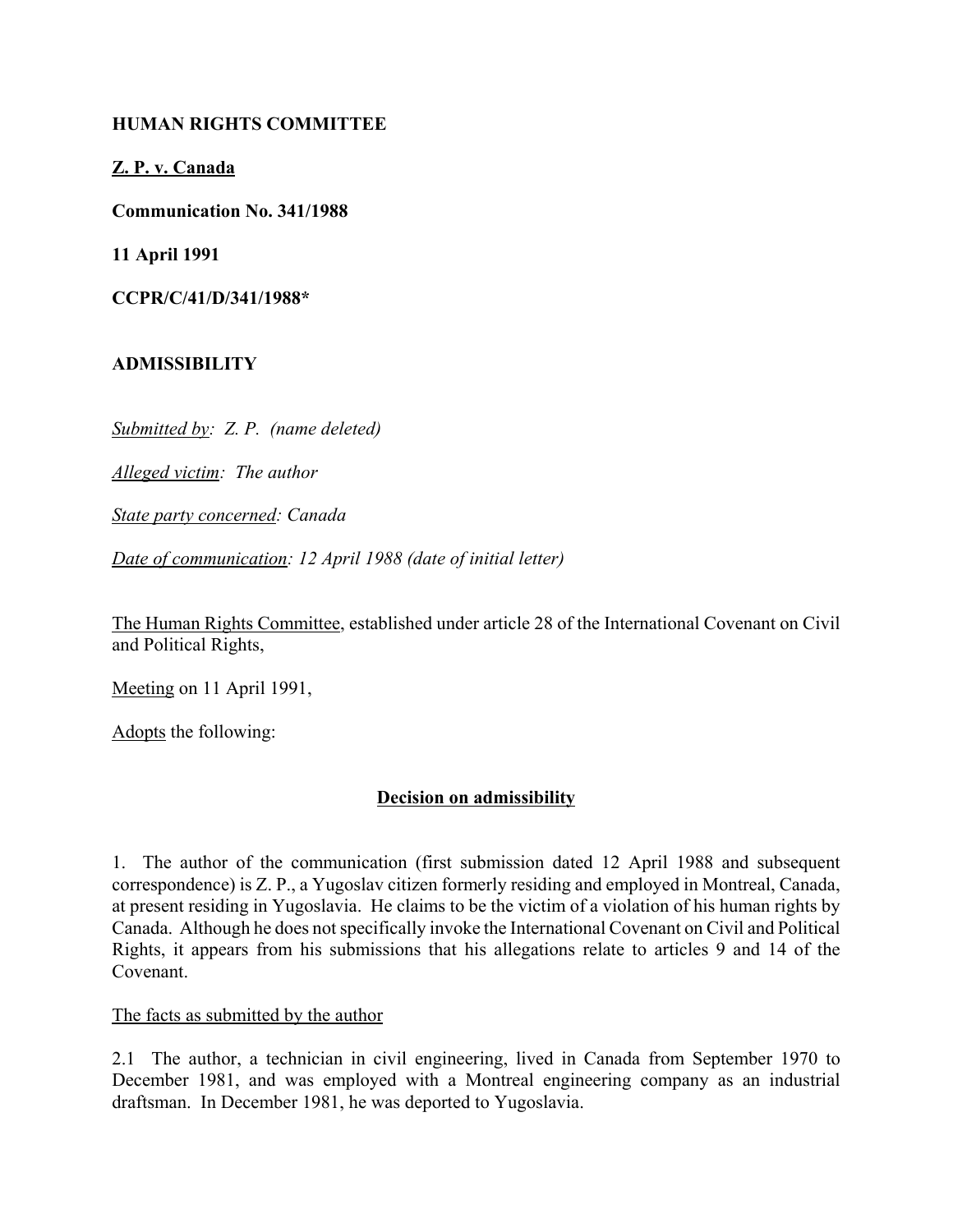2.2 The author was accused of having raped, in 1978 and 1979 respectively, two Canadian women, F. B. and H. R. On 30 April 1979, he was sentenced to three years' imprisonment for the rape of F. B. and on 26 March 1980, he was sentenced to seven years' imprisonment for the rape of H. R. In both instances, Z. P. claimed to be innocent of the charges.

2.3 In the case of F. B., the author was formally charged with rape by the Montreal Urban Community Police on 11 July 1978. Z. P. was assigned to a legal representative, Maître J. C., and asked for a trial by jury. On 20 December 1978, he instead opted for a trial before a single judge. His trial started before the Montreal Court of Assizes (Cour des Sessions de la Paix) on 29 March 1979. On 10 April 1979 he was found guilty as charged and the sentence was pronounced on 30 April 1979. On 8 May 1979, Z. P. applied for leave to appeal against his conviction to the Québec Court of Appeal; two days later, the Court of Appeal granted leave to appeal. On 21 March 1980, the transcript of the proceedings and the evidence before the court of first instance were submitted to the Court of Appeal, which heard the appeal on 19 January 1981 and dismissed it on 13 February 1981. On 13 March 1981, Z. P. sought leave to appeal to the Supreme Court of Canada; the Supreme Court refused leave to appeal on 22 June 1981.

2.4 In the case of H. R., the author was arrested on 25 March 1979 and charged with rape the following day, i.e., three days before the beginning of his trial on the case of F. B. Z. P. was represented by the same lawyer who defended him in the case of F. B., and he again initially asked for a trial by jury. On 23 April 1979, he changed his mind and opted for a trial before a single judge; a trial in camera was ordered at the request of the prosecutor. On 26 April 1979, the author's lawyer, Maître J. C., asked to be removed from the case relating to the rape of H. R., and several lawyers handled later stages of the case.

2.5 On 15 November 1979, Z .P. applied for permission to assume his own representation and entered a plea of not guilty. A lawyer representing the Yugoslav Embassy in Canada acted as his counsel. The case was heard between 15 November 1979 and 28 February 1980; on 29 February 1980, Z. P. was found guilty as charged; sentence was passed on 26 March 1980. On 16 May 1980, the author filed a formal notice of application for permission to appeal against conviction and requested an extension of the deadline as well as a judicial review. His case was heard on 15 September 1980 and dismissed on 26 September 1980. The author then sought leave to appeal to the Supreme Court but his petition was denied on 22 June 1981.

# The complaint

3.1 The author claims that he did not have a fair trial in either of the criminal cases against him, and maintains that he is entitled to a re-trial before the Canadian courts.

3.2 In respect to the first rape charge, the author alleges that:

(a) He was found guilty in the absence of conclusive evidence against him;

(b) The trial judge was wrong to admit as evidence testimony concerning a similar act involving H. R., the victim of the second rape charge;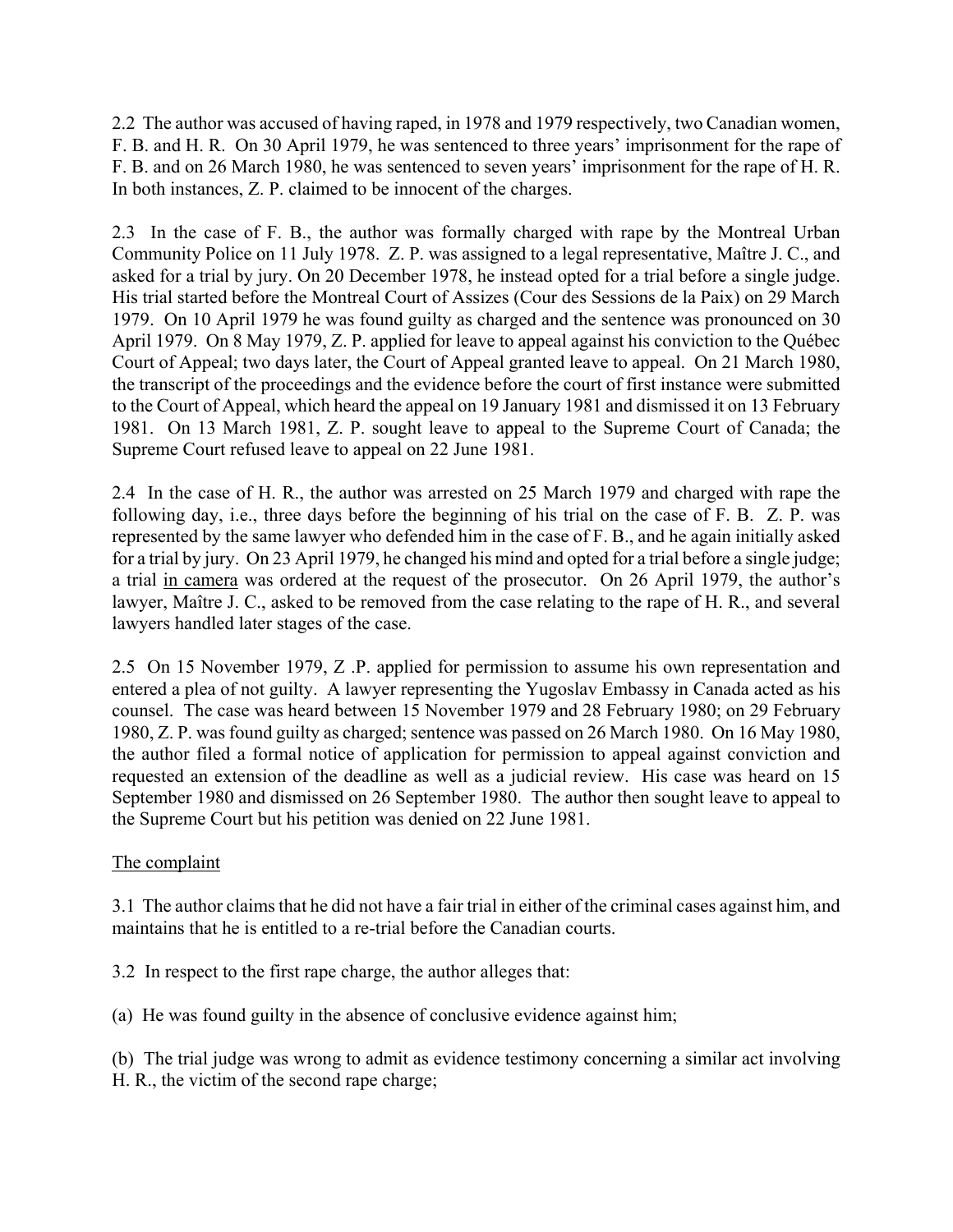(c) The trial judge was wrong to admit as evidence contradictory statements made by the victim;

(d) The trial judge wrongly interpreted the author's words addressed to  $F$ . B. as threats against her;

(e) The judges of the Court of Appeal similarly failed to see that the words deemed as threats against F. B. could not be used as evidence against him, since F.B. was no longer able to tell the court the content of the presumed threats;

(f) Both the trial judge and the judges on the Court of Appeal were wrong to admit as evidence testimony of a friend of F. B., who merely told the court that she had been informed that F. B. had been raped;

(g) Both the court of first instance and the Court of Appeal should have provided him with an interpreter, because of his insufficient mastery of English and French;

(h) The trial judge, at the conclusion of the trial, effectively acted as a "defence lawyer" for  $F. B.,$ finding the author guilty on the basis of mere "suppositions".

3.3 In respect of the second rape charge, the author alleges that:

(a) He was framed by the police, who arrested him within a minute after H. R. left his apartment. He adds in this context that the police had already arrived in front of the building when H. R. left his flat;

(b) He was arrested for assault but later charged formally with a different offence, namely rape;

(c) The trial judge was wrong to admit as evidence a number of contradictory statements made by H. R.;

(d) The trial judge first misinterpreted and subsequently misused a statement given by H. R. to the effect that the author had used a pretext to lure her into his apartment;

(e) The trial judge was wrong to admit as evidence contradictory statements made by the arresting officer and the doctor who examined H. R. after the offence, once their evidence had been compared with that of H. R.:

(f) Both the court of first instance and the Court of Appeal should have provided him with an interpreter, because of his insufficient mastery of English and French;

(g) The Montreal Office of Legal Aid wrongly refused to provide him with the assistance of a lawyer during the trial and for purposes of preparing the appeal;

(h) The trial judge wrongly accepted as evidence testimony about a similar act involving F. B., the alleged victim of the first rape offence;

(i) He did not have all the court transcripts in his possession, which should have been made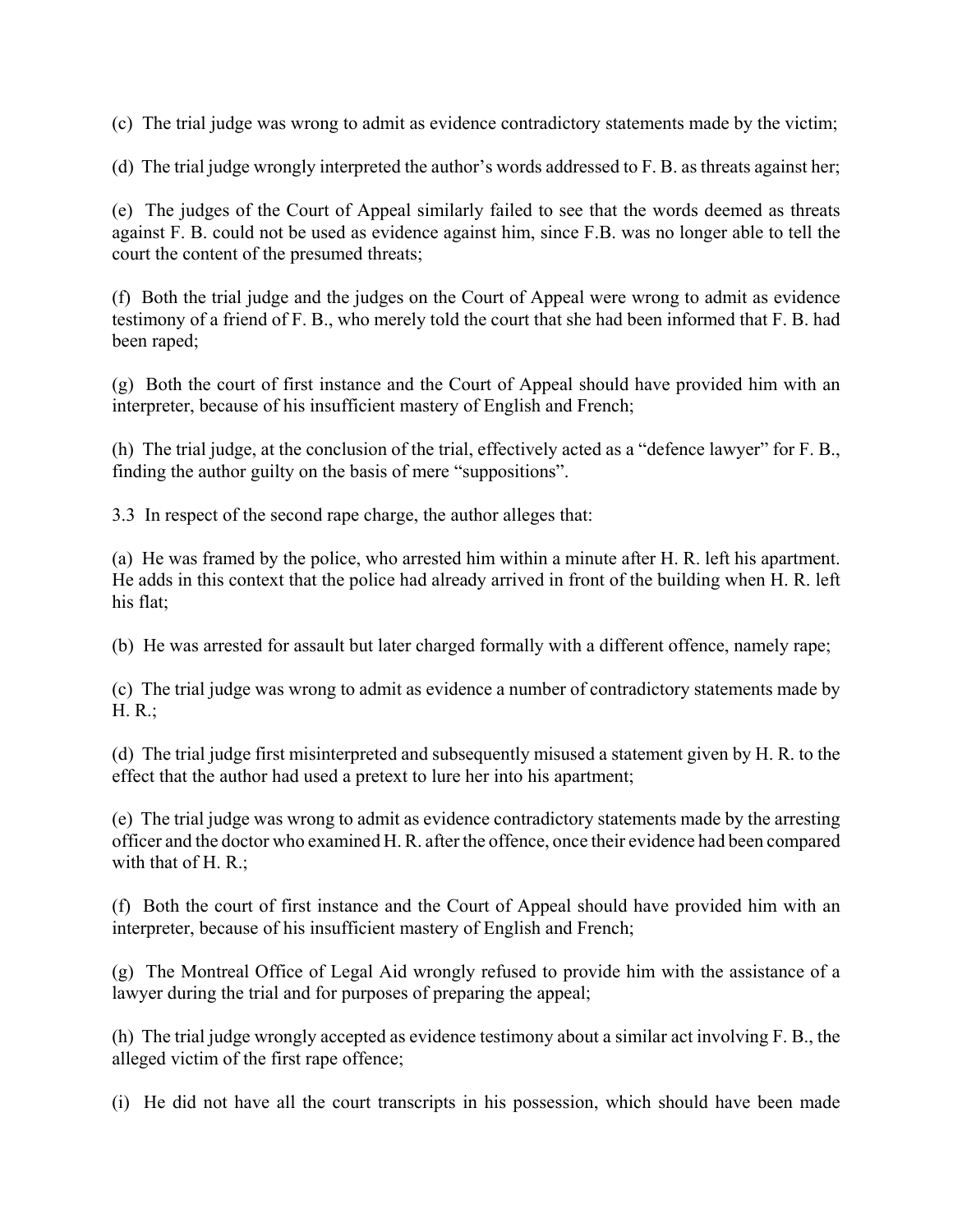available to him free of charge;

(j) The trial judge refused to allow him to be tried in a public hearing before a jury.

# The State party's observations

4.1 The State party submits that the communication is inadmissible under articles 1, 2 and 3 of the Optional Protocol. It contends that Z. P. did not sufficiently support his allegations with facts to establish prima facie violations of the Covenant and that his claims, referring merely to violations of "the law of Canada and the Human Rights", do not meet the admissibility criteria of article 2 of the Optional Protocol. It further points out that the author in effect seeks a review of the evaluation of facts and evidence before the Canadian courts, and adds, with reference to the Committee's jurisprudence, that the Committee is not competent to review findings of fact made by national tribunals. To this extent, therefore, the State party considers the communication to be inadmissible as incompatible with the provisions of the Covenant.

4.2 In respect of the author's trial in the case of F. B., the State party notes that virtually all of the author's claims raise issues of fact and evidence. Only his claim that the courts did not provide him with an interpreter might conceivably raise issues under article 14, paragraph 3 (f), of the Covenant. The State party affirms, however, that the author failed to support this allegation adequately. It notes that he could have requested the assistance of an interpreter, or that his lawyer could have made such a request on his behalf; however, the records of both trials show that no request for an interpreter was made. Moreover, the court records reveal that the author was perfectly able to follow the proceedings and to express himself in English and/or in French.

4.3 In respect of the trial case of H. R., the State party reiterates its arguments laid out in paragraph 4.2 above in as much as the author's claim about the absence of an interpreter is concerned. As to his claim concerning the lack of legal assistance during the second trial, the State party points out that the author asked to defend himself during his trial in the court of first instance; furthermore, the records reveal that Z. P. was advised by a lawyer by virtue of a legal aid order and that, accordingly, he was given legal assistance in accordance with the Legal Aid Act. The State party therefore concludes that the author is estopped from arguing that he had to defend himself.

4.4 As to the issue of legal assistance for purposes of the appeal in the second trial, the State party explains that the author's request for legal aid was refused in the light of the representations he made to the Legal Aid Board, the evidence presented during the trial and the verdict of the court of first instance. Since the author did not present any facts to the effect that he had any arguable grounds of appeal, the Board concluded that he was not entitled under the Legal Aid Act to receive such aid for the purpose for which he had requested it. The State party adds that article 14, paragraph 3 (d), does not require a hearing in the physical presence of the applicant in order to determine his legal aid entitlements; in the author's case, a telephone conversation sufficed.

4.5 In respect of the claim that the author was unable adequately to prepare his defence owing to the alleged unavailability of relevant court documents, the State party contends that the author is merely complaining of his own omission. In fact, by letter dated 31 August 1981 drafted in adequate French, after he had exhausted his domestic remedies, Z. P. expressed interest in obtaining copies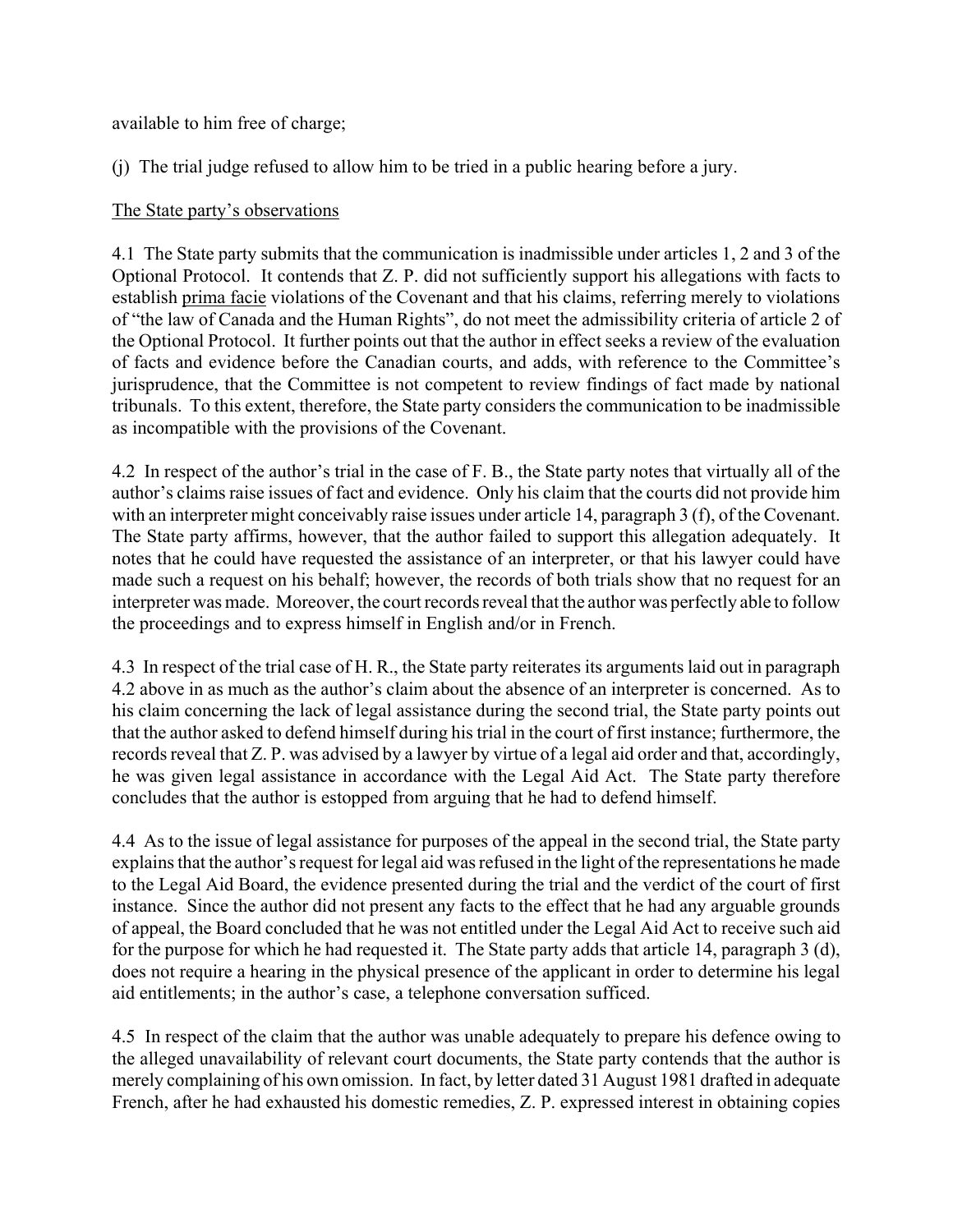of the court transcripts and the court tapes. The State party submits that if the author had considered it essential for his defence to be in possession of the transcripts, it was his responsibility to request them.

4.6 With regard to the author's claim that he was entitled to a public trial before a jury, the State party notes that Z. P. himself, on 23 April 1979, opted for a trial before a single judge. Furthermore, it point out that article 14, paragraph 1, stipulates that the public may be excluded from all or part of a trial for reasons of morals - a request frequently made and granted in sexual abuse cases - and submits that the author has failed to adduce a single argument in favour of a public trial.

4.7 Finally, in respect of the allegation that there was a contradiction between the charge against the author at the time of the arrest and the charge under which he was tried, the State party submits that both articles 9, paragraph 2, and 14, paragraph 3(a), were complied with, since what matters for legal qualification of the offence is the information contained in the police report prepared after the arrest. Both the application to institute proceedings against Z. P., dated 25 March 1979 (the day of the arrest), and the written information submitted to the judge on 26 March 1979 refer to a rape charge.

# Issues and proceedings before the Committee

5.1 Before considering any claims contained in a communication, the Human Rights Committee must, in accordance with rule 87 of its rules of procedure, determine whether or not it is admissible under the Optional Protocol to the Covenant.

5.2 The Committee notes that many of the author's allegations, both in connection with the case of F. B. and H. R., relate to the evaluation of facts and evidence by the trial judge. The Committee observes that it is generally for the appellate courts of States parties to the Covenant and not for the Committee to evaluate the facts and evidence placed before domestic courts and to review the interpretation of domestic law by national courts. Similarly, it is for the appellate courts and not for the Committee to review alleged errors by the judge in the conduct of a trial, unless it is apparent from the author's submission that the conduct of the trial was clearly arbitrary or tantamount to a denial of justice, or that the judge manifestly violated his obligation of impartiality. The author has not shown that the conduct of the trials in question suffered from such defects. In this respect, therefore, the author's claims of unfair trials do not come within the competence of the Committee and, in that sense, fall outside the scope of protection provided by article 14, paragraph 1, of the Covenant. Accordingly, this part of the communication is inadmissible as incompatible with the provisions of the Covenant, pursuant to article 3 of the Optional Protocol.

5.3 With respect to the claim that the author was denied the services of an interpreter, the Committee finds that Z. P. has failed to substantiate his claim sufficiently, for purposes of admissibility. The material before the Committee shows that the author could express himself in adequate English and French, and that he did not apply for an interpreter during the trial. The Committee reaffirms in this context that the requirement of a fair hearing does not obligate States parties to make the services of an interpreter available ex officio or upon application to a person whose mother tongue differs from the official court language, if the person is capable of expressing himself adequately in the official language.  $1/$